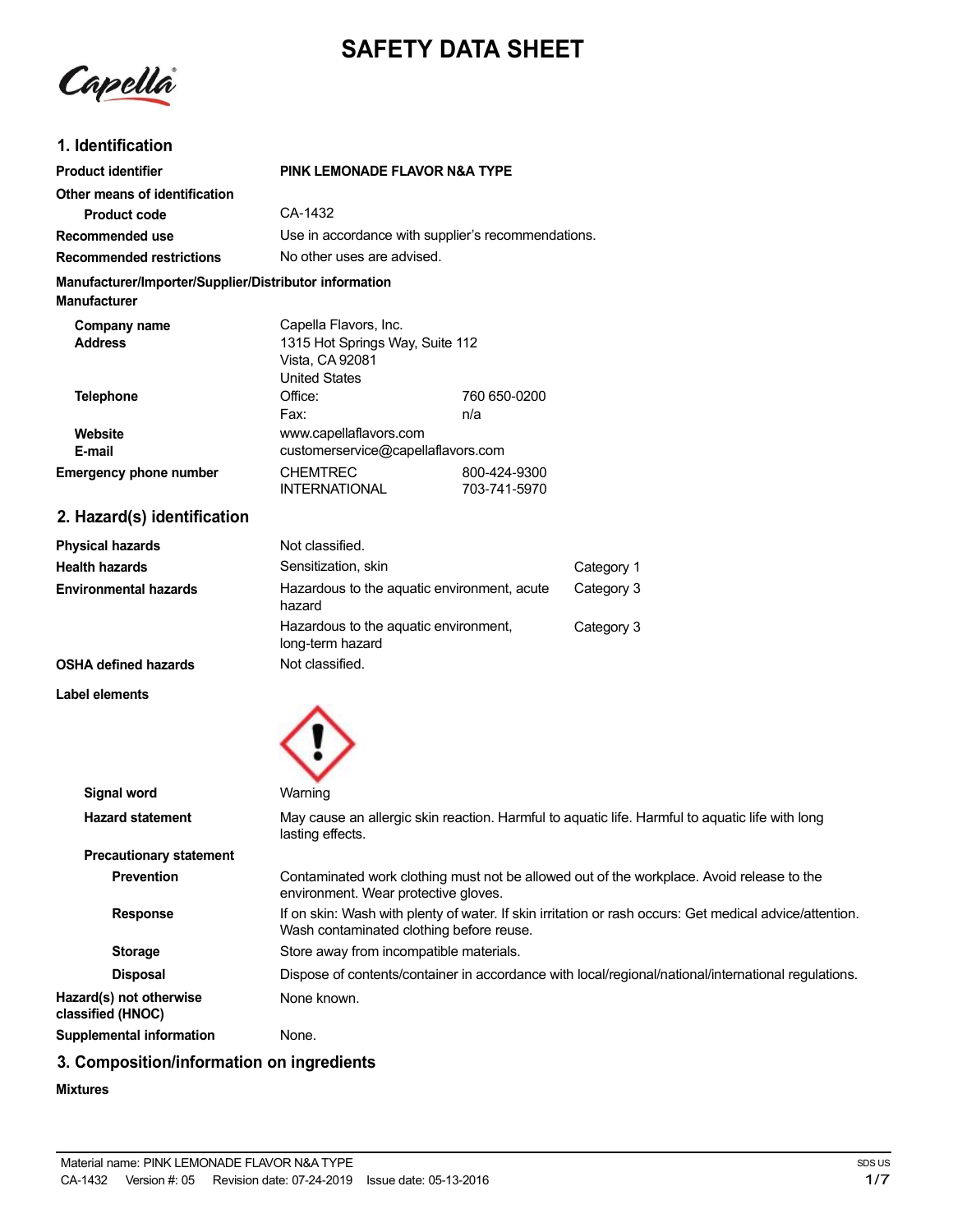| <b>Chemical name</b>                     | Common name and synonyms | <b>CAS number</b> | %         |  |
|------------------------------------------|--------------------------|-------------------|-----------|--|
| PROPYLENE GLYCOL<br>NFI                  | <b>NOM</b>               | 57-55-6           | $50 - 60$ |  |
| LEMON OIL ARGENTINA - KERRY              |                          | 8008-56-8         | $5 - 510$ |  |
| Other components below reportable levels |                          |                   | $30 - 40$ |  |

\*Designates that a specific chemical identity and/or percentage of composition has been withheld as a trade secret.

### **4. First-aid measures**

| <b>Inhalation</b>                                                            | Move to fresh air. Call a physician if symptoms develop or persist.                                                                                                                 |
|------------------------------------------------------------------------------|-------------------------------------------------------------------------------------------------------------------------------------------------------------------------------------|
| <b>Skin contact</b>                                                          | Remove contaminated clothing immediately and wash skin with soap and water. In case of<br>eczema or other skin disorders: Seek medical attention and take along these instructions. |
| Eye contact                                                                  | Rinse with water. Get medical attention if irritation develops and persists.                                                                                                        |
| Ingestion                                                                    | Rinse mouth. Get medical attention if symptoms occur.                                                                                                                               |
| <b>Most important</b><br>symptoms/effects, acute and<br>delayed              | May cause an allergic skin reaction. Dermatitis. Rash.                                                                                                                              |
| Indication of immediate<br>medical attention and special<br>treatment needed | Provide general supportive measures and treat symptomatically. Keep victim under observation.<br>Symptoms may be delayed.                                                           |
| <b>General information</b>                                                   | Ensure that medical personnel are aware of the material(s) involved, and take precautions to<br>protect themselves. Wash contaminated clothing before reuse.                        |
| 5. Fire-fighting measures                                                    |                                                                                                                                                                                     |
| Suitable extinguishing media                                                 | Alcohol resistant foam. Powder. Carbon dioxide (CO2).                                                                                                                               |
| Unsuitable extinguishing                                                     | Do not use water jet as an extinguisher, as this will spread the fire.                                                                                                              |

**media Specific hazards arising from the chemical Special protective equipment and precautions for firefighters Fire fighting equipment/instructions Specific methods General fire hazards** During fire, gases hazardous to health may be formed. Self-contained breathing apparatus and full protective clothing must be worn in case of fire. Move containers from fire area if you can do so without risk. Use standard firefighting procedures and consider the hazards of other involved materials. No unusual fire or explosion hazards noted.

### **6. Accidental release measures**

| Personal precautions,<br>protective equipment and<br>emergency procedures | Keep unnecessary personnel away. Keep people away from and upwind of spill/leak. Wear<br>appropriate protective equipment and clothing during clean-up. Avoid breathing mist/vapors. Do<br>not touch damaged containers or spilled material unless wearing appropriate protective clothing.<br>Ensure adequate ventilation. Local authorities should be advised if significant spillages cannot be<br>contained. For personal protection, see section 8 of the SDS. |
|---------------------------------------------------------------------------|---------------------------------------------------------------------------------------------------------------------------------------------------------------------------------------------------------------------------------------------------------------------------------------------------------------------------------------------------------------------------------------------------------------------------------------------------------------------|
| Methods and materials for<br>containment and cleaning up                  | Use water spray to reduce vapors or divert vapor cloud drift. Prevent entry into waterways, sewer,<br>basements or confined areas.                                                                                                                                                                                                                                                                                                                                  |
|                                                                           | Large Spills: Stop the flow of material, if this is without risk. Dike the spilled material, where this is<br>possible. Absorb in vermiculite, dry sand or earth and place into containers. Following product<br>recovery, flush area with water.                                                                                                                                                                                                                   |
|                                                                           | Small Spills: Wipe up with absorbent material (e.g. cloth, fleece). Clean surface thoroughly to<br>remove residual contamination.                                                                                                                                                                                                                                                                                                                                   |
|                                                                           | Never return spills to original containers for re-use. For waste disposal, see section 13 of the SDS.                                                                                                                                                                                                                                                                                                                                                               |
| <b>Environmental precautions</b>                                          | Avoid release to the environment. Inform appropriate managerial or supervisory personnel of all<br>environmental releases. Prevent further leakage or spillage if safe to do so. Avoid discharge into<br>drains, water courses or onto the ground.                                                                                                                                                                                                                  |
| 7. Handling and storage                                                   |                                                                                                                                                                                                                                                                                                                                                                                                                                                                     |
| Precautions for safe handling                                             | Avoid breathing mist/vapors. Avoid contact with eyes, skin, and clothing. Avoid prolonged<br>exposure. Provide adequate ventilation. Wear appropriate personal protective equipment. Avoid<br>release to the environment. Observe good industrial hygiene practices.                                                                                                                                                                                                |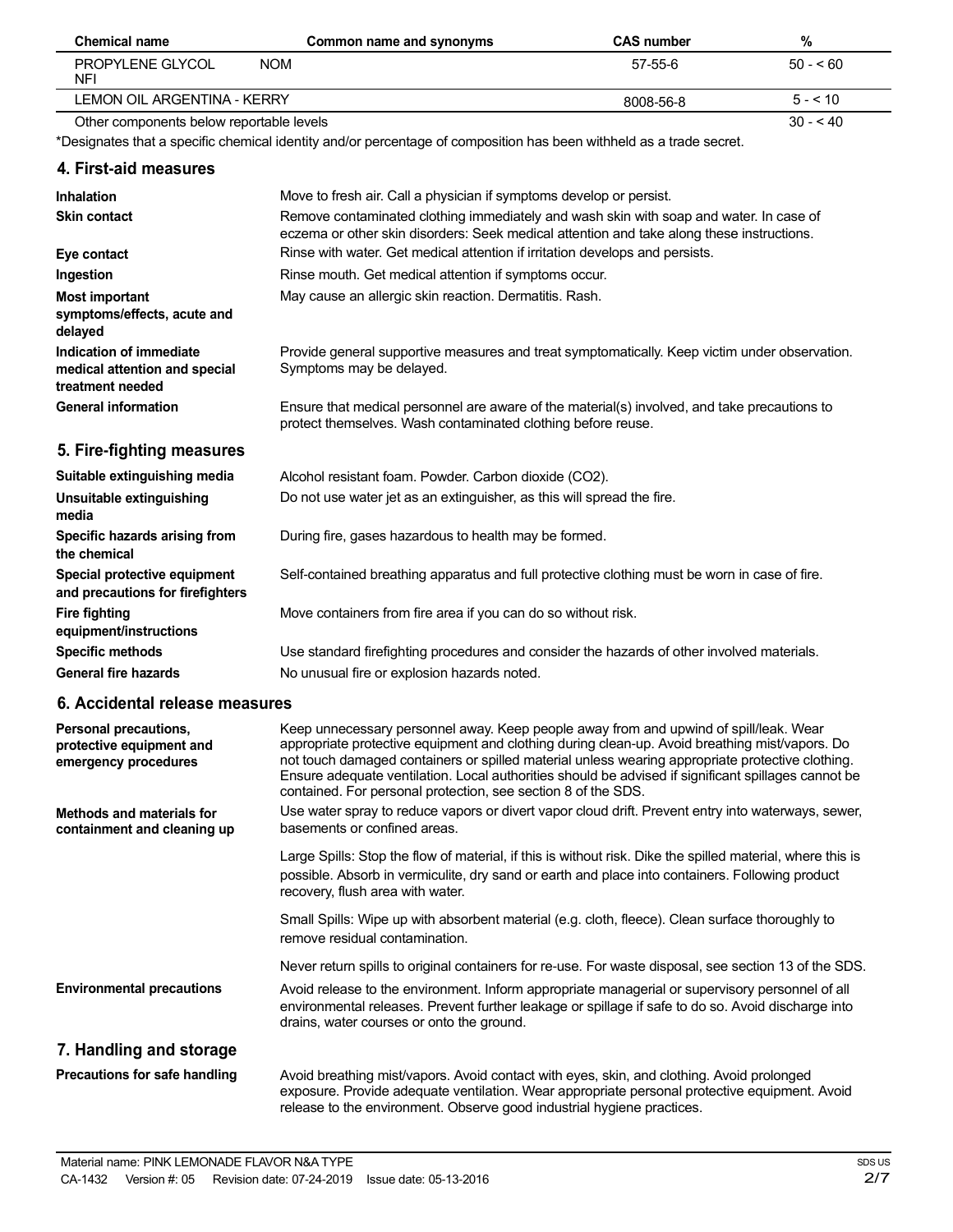Store in tightly closed container. Store away from incompatible materials (see Section 10 of the SDS).

# **8. Exposure controls/personal protection**

# **Occupational exposure limits**

The following constituents are the only constituents of the product which have a PEL, TLV or other recommended exposure limit. At this time, the other constituents have no known exposure limits.

|                                           | US. Workplace Environmental Exposure Level (WEEL) Guides                                                                                                                                                                                                                                                                                                           |             |             |
|-------------------------------------------|--------------------------------------------------------------------------------------------------------------------------------------------------------------------------------------------------------------------------------------------------------------------------------------------------------------------------------------------------------------------|-------------|-------------|
| <b>Components</b>                         | Type                                                                                                                                                                                                                                                                                                                                                               | Value       | <b>Form</b> |
| PROPYLENE GLYCOL<br>NOM NFI (CAS 57-55-6) | <b>TWA</b>                                                                                                                                                                                                                                                                                                                                                         | 10 mg/m $3$ | Aerosol.    |
| <b>Biological limit values</b>            | No biological exposure limits noted for the ingredient(s).                                                                                                                                                                                                                                                                                                         |             |             |
| Appropriate engineering<br>controls       | Good general ventilation should be used. Ventilation rates should be matched to conditions. If<br>applicable, use process enclosures, local exhaust ventilation, or other engineering controls to<br>maintain airborne levels below recommended exposure limits. If exposure limits have not been<br>established, maintain airborne levels to an acceptable level. |             |             |
|                                           | Individual protection measures, such as personal protective equipment                                                                                                                                                                                                                                                                                              |             |             |
| Eye/face protection                       | Face shield is recommended. Wear safety glasses with side shields (or goggles).                                                                                                                                                                                                                                                                                    |             |             |
| <b>Skin protection</b>                    |                                                                                                                                                                                                                                                                                                                                                                    |             |             |
| Hand protection                           | Wear appropriate chemical resistant gloves.                                                                                                                                                                                                                                                                                                                        |             |             |
| <b>Other</b>                              | Wear appropriate chemical resistant clothing. Use of an impervious apron is recommended.                                                                                                                                                                                                                                                                           |             |             |
| <b>Respiratory protection</b>             | In case of insufficient ventilation, wear suitable respiratory equipment.                                                                                                                                                                                                                                                                                          |             |             |
| <b>Thermal hazards</b>                    | Wear appropriate thermal protective clothing, when necessary.                                                                                                                                                                                                                                                                                                      |             |             |
| General hygiene<br>considerations         | Always observe good personal hygiene measures, such as washing after handling the material<br>and before eating, drinking, and/or smoking. Routinely wash work clothing and protective<br>equipment to remove contaminants. Contaminated work clothing should not be allowed out of the<br>workplace.                                                              |             |             |

# **9. Physical and chemical properties**

| Appearance                                   |                                               |
|----------------------------------------------|-----------------------------------------------|
| <b>Physical state</b>                        | Liquid.                                       |
| <b>Form</b>                                  | Liquid.                                       |
| Color                                        | Not available.                                |
| Odor                                         | Not available.                                |
| <b>Odor threshold</b>                        | Not available.                                |
| рH                                           | Not available.                                |
| Melting point/freezing point                 | -74.2 $\degree$ F (-59 $\degree$ C) estimated |
| Initial boiling point and boiling<br>range   | 370.76 °F (188.2 °C) estimated                |
| <b>Flash point</b>                           | $>$ 210.0 °F ( $>$ 98.9 °C)                   |
| <b>Evaporation rate</b>                      | Not available.                                |
| Flammability (solid, gas)                    | Not applicable.                               |
| Upper/lower flammability or explosive limits |                                               |
| <b>Flammability limit - lower</b><br>(%)     | Not available.                                |
| <b>Flammability limit - upper</b><br>$(\% )$ | Not available.                                |
| Explosive limit - lower (%)                  | Not available.                                |
| Explosive limit - upper (%)                  | Not available.                                |
| Vapor pressure                               | 0.11 hPa estimated                            |
| <b>Vapor density</b>                         | Not available.                                |
| <b>Relative density</b>                      | Not available.                                |
| Solubility(ies)                              |                                               |
| Solubility (water)                           | Not available.                                |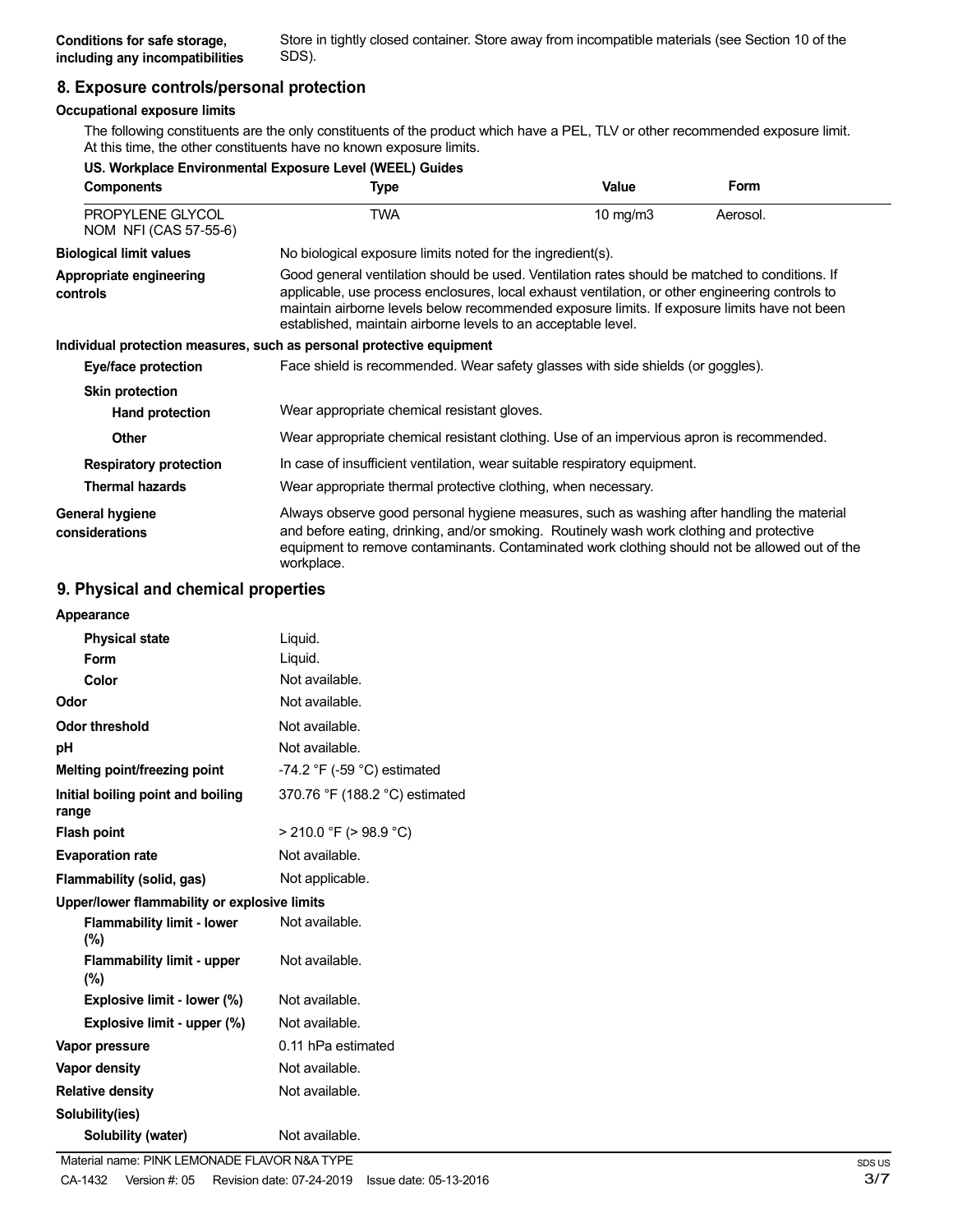| <b>Partition coefficient</b><br>(n-octanol/water) | Not available.                                                                                                                                                           |
|---------------------------------------------------|--------------------------------------------------------------------------------------------------------------------------------------------------------------------------|
| <b>Auto-ignition temperature</b>                  | 700 °F (371.11 °C) estimated                                                                                                                                             |
| <b>Decomposition temperature</b>                  | Not available.                                                                                                                                                           |
| <b>Viscosity</b>                                  | Not available.                                                                                                                                                           |
| <b>Other information</b>                          |                                                                                                                                                                          |
| <b>Explosive properties</b>                       | Not explosive.                                                                                                                                                           |
| <b>Flammability class</b>                         | Combustible IIIB estimated                                                                                                                                               |
| <b>Oxidizing properties</b>                       | Not oxidizing.                                                                                                                                                           |
| <b>Refractive index</b>                           | 1.3909 - 1.4209                                                                                                                                                          |
| <b>Specific gravity</b>                           | $1.03 - 1.06$                                                                                                                                                            |
| 10. Stability and reactivity                      |                                                                                                                                                                          |
| Reactivity                                        | The product is stable and non-reactive under normal conditions of use, storage and transport.                                                                            |
| <b>Chemical stability</b>                         | Material is stable under normal conditions.                                                                                                                              |
| <b>Possibility of hazardous</b><br>reactions      | Hazardous polymerization does not occur.                                                                                                                                 |
| <b>Conditions to avoid</b>                        | Keep away from heat, hot surfaces, sparks, open flames and other ignition sources. Avoid<br>temperatures exceeding the flash point. Contact with incompatible materials. |
| Incompatible materials                            | Strong oxidizing agents.                                                                                                                                                 |
| <b>Hazardous decomposition</b><br>products        | No hazardous decomposition products are known.                                                                                                                           |
| 11. Toxicological information                     |                                                                                                                                                                          |
| Information on likely routes of exposure          |                                                                                                                                                                          |
| <b>Inhalation</b>                                 | Prolonged inhalation may be harmful.                                                                                                                                     |

| <u>IIIIalauvii</u>                                                                 | FTOOTIGEG INTRIBUTION TIRY DE HANTING.                                                                                        |
|------------------------------------------------------------------------------------|-------------------------------------------------------------------------------------------------------------------------------|
| <b>Skin contact</b>                                                                | May cause an allergic skin reaction.                                                                                          |
| Eye contact                                                                        | Direct contact with eyes may cause temporary irritation.                                                                      |
| Ingestion                                                                          | Expected to be a low ingestion hazard.                                                                                        |
| Symptoms related to the<br>physical, chemical and<br>toxicological characteristics | May cause an allergic skin reaction. Dermatitis. Rash.                                                                        |
| Information on toxicological effects                                               |                                                                                                                               |
| <b>Acute toxicity</b>                                                              | Not available.                                                                                                                |
| Skin corrosion/irritation                                                          | Prolonged skin contact may cause temporary irritation.                                                                        |
| Serious eye damage/eye<br>irritation                                               | Direct contact with eyes may cause temporary irritation.                                                                      |
| Respiratory or skin sensitization                                                  |                                                                                                                               |
| <b>Respiratory sensitization</b>                                                   | Not a respiratory sensitizer.                                                                                                 |
| <b>Skin sensitization</b>                                                          | May cause an allergic skin reaction.                                                                                          |
| Germ cell mutagenicity                                                             | No data available to indicate product or any components present at greater than 0.1% are<br>mutagenic or genotoxic.           |
| Carcinogenicity                                                                    | Not classifiable as to carcinogenicity to humans.                                                                             |
| <b>IARC Monographs. Overall Evaluation of Carcinogenicity</b>                      |                                                                                                                               |
| Not listed.<br>Not regulated.<br>Not listed.                                       | OSHA Specifically Regulated Substances (29 CFR 1910.1001-1052)<br>US. National Toxicology Program (NTP) Report on Carcinogens |
| <b>Reproductive toxicity</b>                                                       | This product is not expected to cause reproductive or developmental effects.                                                  |
| Specific target organ toxicity -<br>single exposure                                | Not classified.                                                                                                               |
| Specific target organ toxicity -<br>repeated exposure                              | Not classified.                                                                                                               |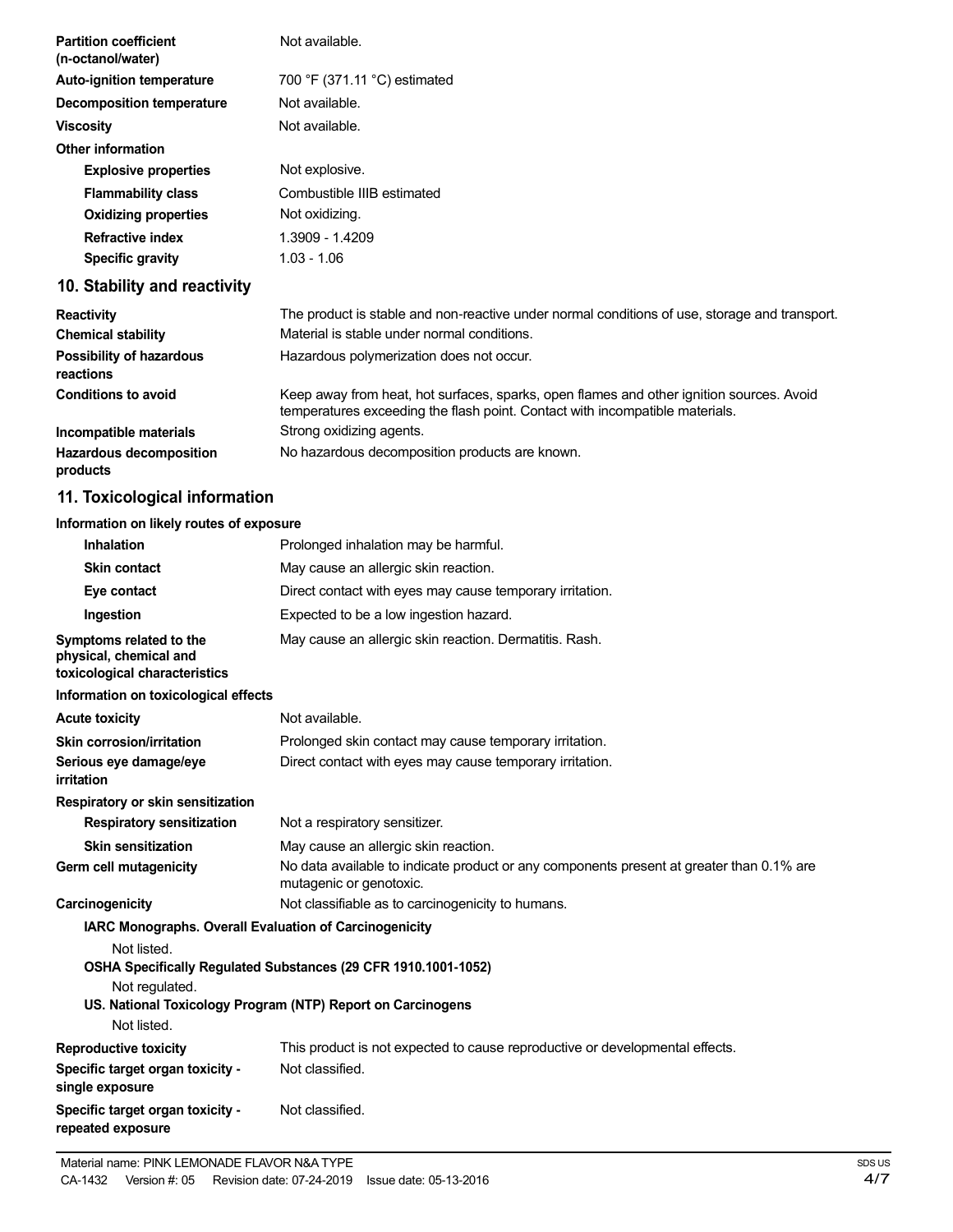| <b>Aspiration hazard</b>                                 | Not an aspiration hazard.                                                                                                                                                                                                                                                                                                                         |  |  |
|----------------------------------------------------------|---------------------------------------------------------------------------------------------------------------------------------------------------------------------------------------------------------------------------------------------------------------------------------------------------------------------------------------------------|--|--|
| <b>Chronic effects</b>                                   | Prolonged inhalation may be harmful.                                                                                                                                                                                                                                                                                                              |  |  |
| 12. Ecological information                               |                                                                                                                                                                                                                                                                                                                                                   |  |  |
| <b>Ecotoxicity</b>                                       | Harmful to aquatic life with long lasting effects.                                                                                                                                                                                                                                                                                                |  |  |
| Persistence and degradability                            | No data is available on the degradability of any ingredients in the mixture.                                                                                                                                                                                                                                                                      |  |  |
| <b>Bioaccumulative potential</b>                         |                                                                                                                                                                                                                                                                                                                                                   |  |  |
| Partition coefficient n-octanol / water (log Kow)        |                                                                                                                                                                                                                                                                                                                                                   |  |  |
| PROPYLENE GLYCOL                                         | <b>NOM NFI</b><br>$-0.92$                                                                                                                                                                                                                                                                                                                         |  |  |
| <b>Mobility in soil</b>                                  | No data available.                                                                                                                                                                                                                                                                                                                                |  |  |
| Other adverse effects                                    | No other adverse environmental effects (e.g. ozone depletion, photochemical ozone creation<br>potential, endocrine disruption, global warming potential) are expected from this component.                                                                                                                                                        |  |  |
| 13. Disposal considerations                              |                                                                                                                                                                                                                                                                                                                                                   |  |  |
| <b>Disposal instructions</b>                             | Collect and reclaim or dispose in sealed containers at licensed waste disposal site. Do not allow<br>this material to drain into sewers/water supplies. Do not contaminate ponds, waterways or ditches<br>with chemical or used container. Dispose of contents/container in accordance with<br>local/regional/national/international regulations. |  |  |
| <b>Local disposal regulations</b>                        | Dispose in accordance with all applicable regulations.                                                                                                                                                                                                                                                                                            |  |  |
| Hazardous waste code                                     | The waste code should be assigned in discussion between the user, the producer and the waste<br>disposal company.                                                                                                                                                                                                                                 |  |  |
| Waste from residues / unused<br>products                 | Dispose of in accordance with local regulations. Empty containers or liners may retain some<br>product residues. This material and its container must be disposed of in a safe manner (see:<br>Disposal instructions).                                                                                                                            |  |  |
| <b>Contaminated packaging</b>                            | Since emptied containers may retain product residue, follow label warnings even after container is<br>emptied. Empty containers should be taken to an approved waste handling site for recycling or<br>disposal.                                                                                                                                  |  |  |
| 14. Transport information                                |                                                                                                                                                                                                                                                                                                                                                   |  |  |
| <b>DOT</b>                                               |                                                                                                                                                                                                                                                                                                                                                   |  |  |
| UN number                                                | <b>UN3082</b>                                                                                                                                                                                                                                                                                                                                     |  |  |
| UN proper shipping name                                  | Environmentally hazardous substances, liquid, n.o.s.                                                                                                                                                                                                                                                                                              |  |  |
| Transport hazard class(es)                               |                                                                                                                                                                                                                                                                                                                                                   |  |  |
| Class                                                    | 9                                                                                                                                                                                                                                                                                                                                                 |  |  |
| Subsidiary risk                                          |                                                                                                                                                                                                                                                                                                                                                   |  |  |
| Label(s)                                                 | 9                                                                                                                                                                                                                                                                                                                                                 |  |  |
| Packing group<br>Special precautions for user            | Ш<br>Read safety instructions, SDS and emergency procedures before handling.                                                                                                                                                                                                                                                                      |  |  |
| <b>Special provisions</b>                                | 8, 146, 335, IB3, T4, TP1, TP29                                                                                                                                                                                                                                                                                                                   |  |  |
| <b>Packaging exceptions</b>                              | 155                                                                                                                                                                                                                                                                                                                                               |  |  |
| Packaging non bulk                                       | 203                                                                                                                                                                                                                                                                                                                                               |  |  |
| Packaging bulk                                           | 241                                                                                                                                                                                                                                                                                                                                               |  |  |
| <b>IATA</b>                                              |                                                                                                                                                                                                                                                                                                                                                   |  |  |
| <b>UN number</b>                                         | <b>UN3082</b>                                                                                                                                                                                                                                                                                                                                     |  |  |
| UN proper shipping name<br>Transport hazard class(es)    | Environmentally hazardous substance, liquid, n.o.s.                                                                                                                                                                                                                                                                                               |  |  |
| <b>Class</b>                                             | 9                                                                                                                                                                                                                                                                                                                                                 |  |  |
| Subsidiary risk                                          | ÷,<br>Ш                                                                                                                                                                                                                                                                                                                                           |  |  |
| Packing group<br><b>Environmental hazards</b>            | Yes                                                                                                                                                                                                                                                                                                                                               |  |  |
| <b>ERG Code</b>                                          | 9L                                                                                                                                                                                                                                                                                                                                                |  |  |
| Special precautions for user<br><b>Other information</b> | Read safety instructions, SDS and emergency procedures before handling.                                                                                                                                                                                                                                                                           |  |  |
| Passenger and cargo<br>aircraft                          | Allowed with restrictions.                                                                                                                                                                                                                                                                                                                        |  |  |
| Cargo aircraft only                                      | Allowed with restrictions.                                                                                                                                                                                                                                                                                                                        |  |  |
| <b>IMDG</b>                                              |                                                                                                                                                                                                                                                                                                                                                   |  |  |
| <b>UN number</b>                                         | <b>UN3082</b>                                                                                                                                                                                                                                                                                                                                     |  |  |

ENVIRONMENTALLY HAZARDOUS SUBSTANCE, LIQUID, N.O.S., MARINE POLLUTANT

**UN proper shipping name**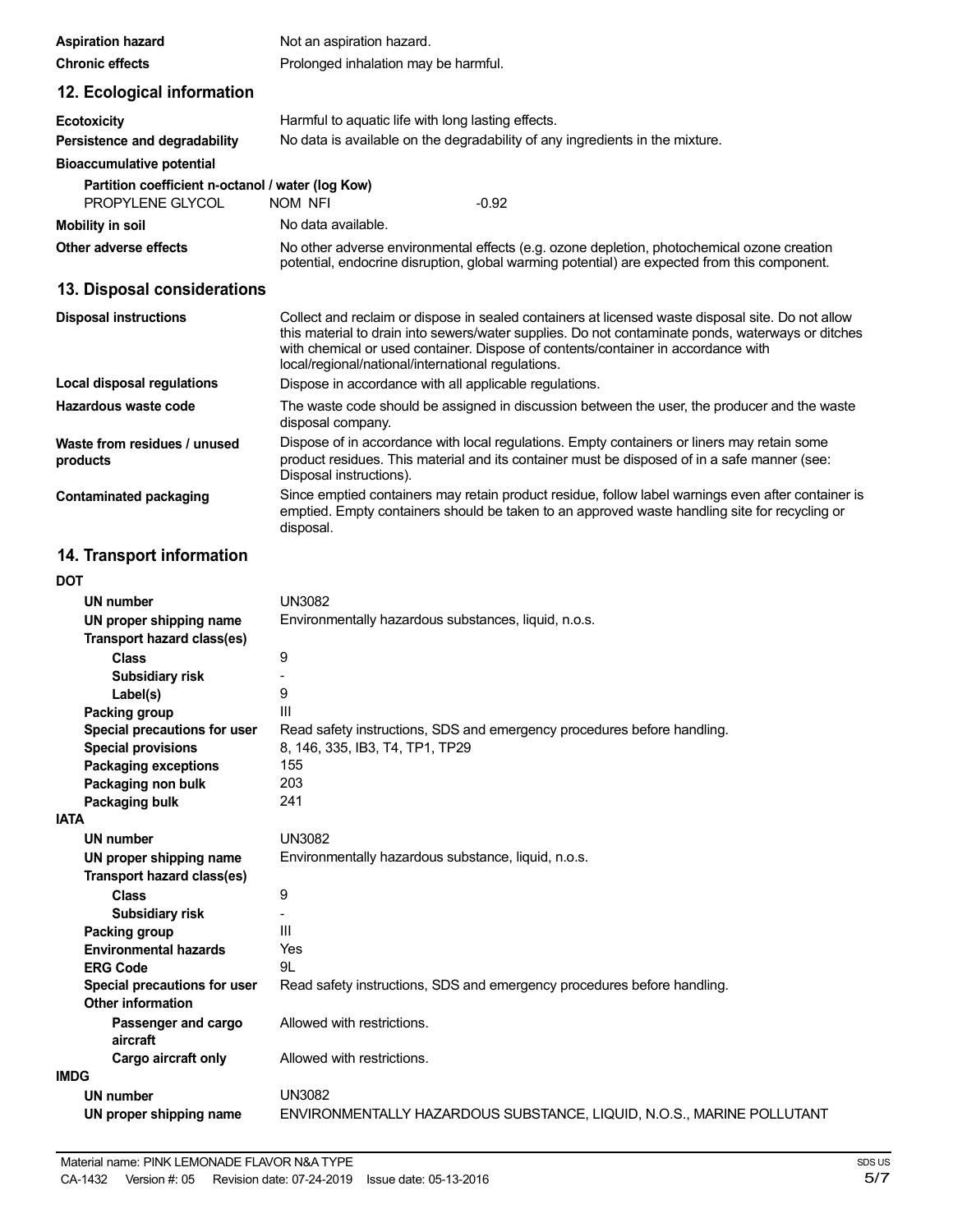| Transport hazard class(es)                                                     |                                                                         |
|--------------------------------------------------------------------------------|-------------------------------------------------------------------------|
| Class                                                                          | 9                                                                       |
| Subsidiary risk                                                                |                                                                         |
| Packing group                                                                  | Ш                                                                       |
| <b>Environmental hazards</b>                                                   |                                                                         |
| <b>Marine pollutant</b>                                                        | Yes                                                                     |
| EmS                                                                            | F-A. S-F                                                                |
| Special precautions for user                                                   | Read safety instructions, SDS and emergency procedures before handling. |
| Transport in bulk according to<br>Annex II of MARPOL 73/78 and<br>the IBC Code | Not established.                                                        |
| DOT; IATA; IMDG                                                                |                                                                         |



#### **Marine pollutant**



IMDG Regulated Marine Pollutant.

# **15. Regulatory information**

**US federal regulations**

This product is a "Hazardous Chemical" as defined by the OSHA Hazard Communication Standard, 29 CFR 1910.1200.

# **Toxic Substances Control Act (TSCA)**

**TSCA Section 12(b) Export Notification (40 CFR 707, Subpt. D)**

Not regulated.

### **CERCLA Hazardous Substance List (40 CFR 302.4)**

Not listed.

# **SARA 304 Emergency release notification**

Not regulated.

### **OSHA Specifically Regulated Substances (29 CFR 1910.1001-1052)**

Not regulated.

### **Superfund Amendments and Reauthorization Act of 1986 (SARA)**

**SARA 302 Extremely hazardous substance** Not listed.

**SARA 311/312 Hazardous** No (Exempt) **chemical SARA 313 (TRI reporting)**

# Not regulated.

### **Other federal regulations**

**Clean Air Act (CAA) Section 112 Hazardous Air Pollutants (HAPs) List** Not regulated.